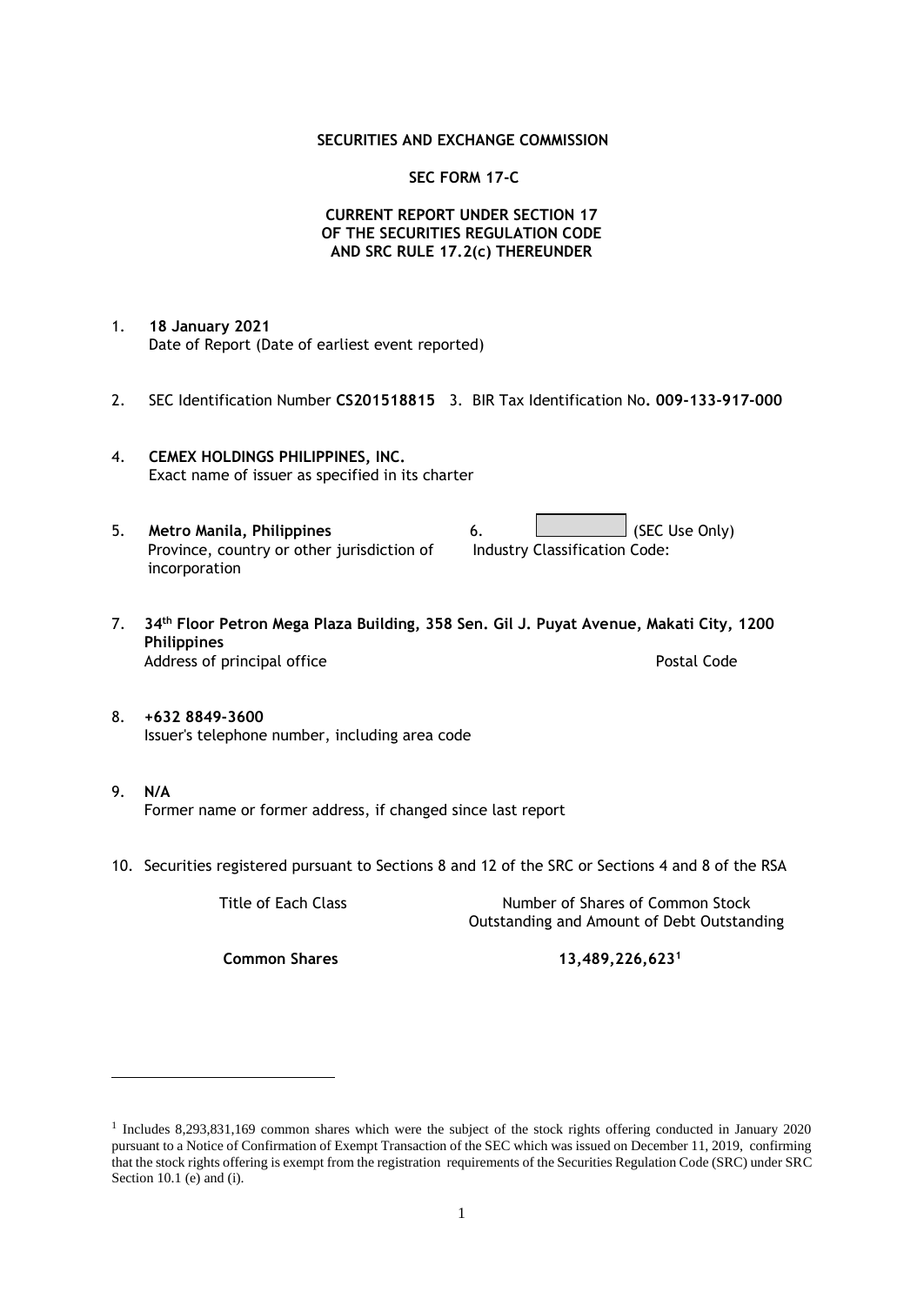11. Indicate the item numbers reported herein: **Item 9 - Other Events**

**CEMEX HOLDING PHILIPPINES, INC. ("CHP") reports on the use of proceeds realized from the Stock Rights Offering (SRO) of 8,293,831,169 common shares of CHP that was conducted in**  Based on the Offer Price of £1.54 per share, the total proceeds from the SRO **amounted to P12,772,500,000.26.** 

**The following costs and expenses were disbursed/charged today against the SRO proceeds:**

| USE OF PROCEEDS/PURPOSE                                                                     | <b>AMOUNT</b> (in<br>Pesos) |
|---------------------------------------------------------------------------------------------|-----------------------------|
| Costs and expenses associated with the SOLID Cement plant<br>expansion project <sup>1</sup> | 95.641.271.76               |

<sup>1</sup>*Funded through advances made by CHP to Solid Cement Corporation ("SOLID") under the Revolving Master Loan Facility Agreement dated 3 March 2020 entered into between CHP, as lender, and SOLID, as borrower*

## **SIGNATURES**

Pursuant to the requirements of the Securities Regulation Code, the issuer has duly caused this report to be signed on its behalf by the undersigned hereunto duly authorized.

**CEMEX HOLDINGS PHILIPPINES, INC. 18 January 2021 Issuer Date** 

 **Jannette Virata Sevilla Compliance Officer**